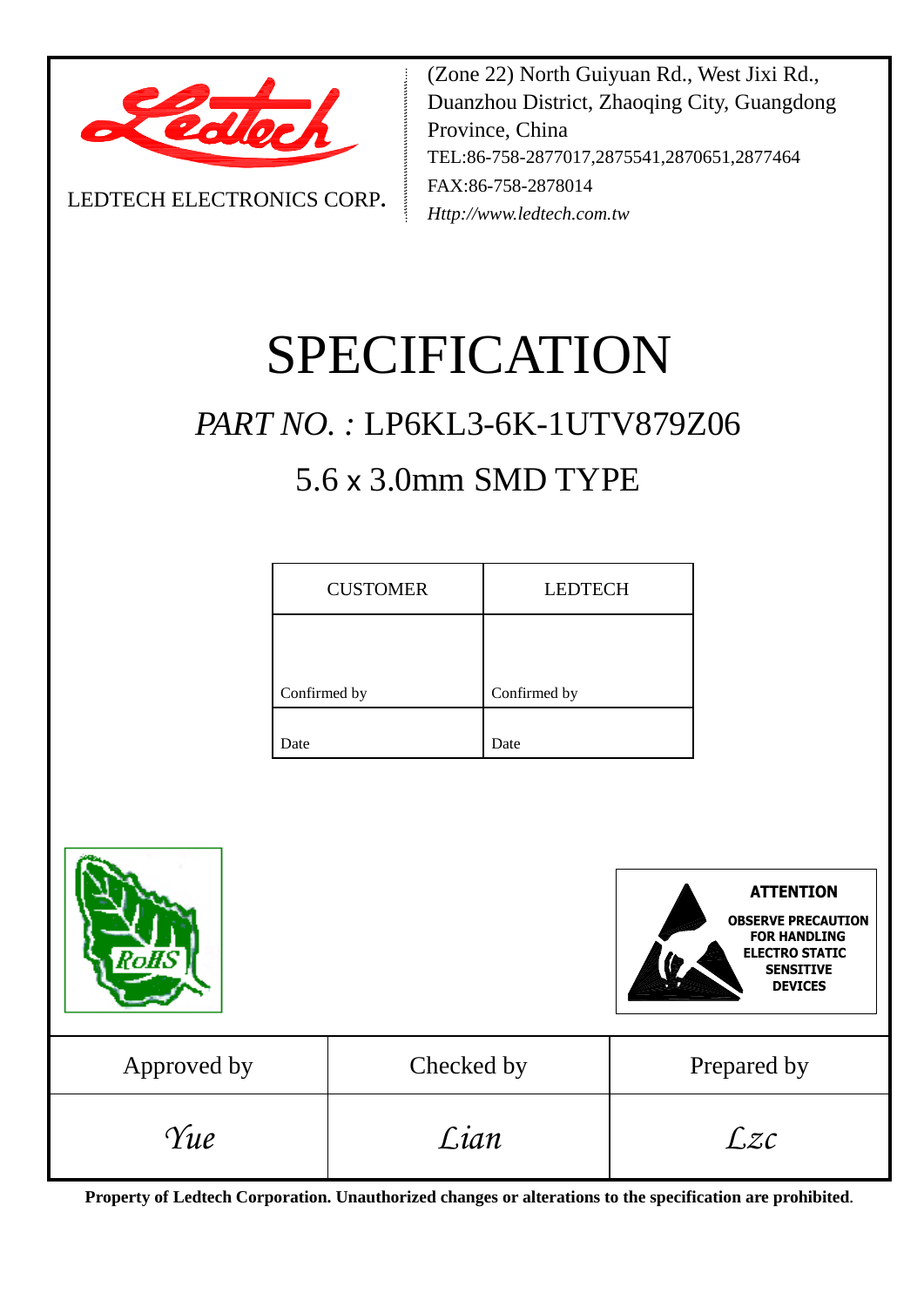

## **Package Dimensions**



#### **Notes:**

- 1. All dimensions are in mm.
- 2.The specifications, characteristics and technical data described in the datasheet are subject to change without notice.
- 3. Tolerance is ±0.25mm unless otherwise noted.

## **Description**

|                      | LED Chip |                       |                        |
|----------------------|----------|-----------------------|------------------------|
| Part No.             | Material | <b>Emitting Color</b> | Lens Color             |
| LP6KL3-6K-1UTV879Z06 | InGaN    | White                 | <b>Yellow Diffused</b> |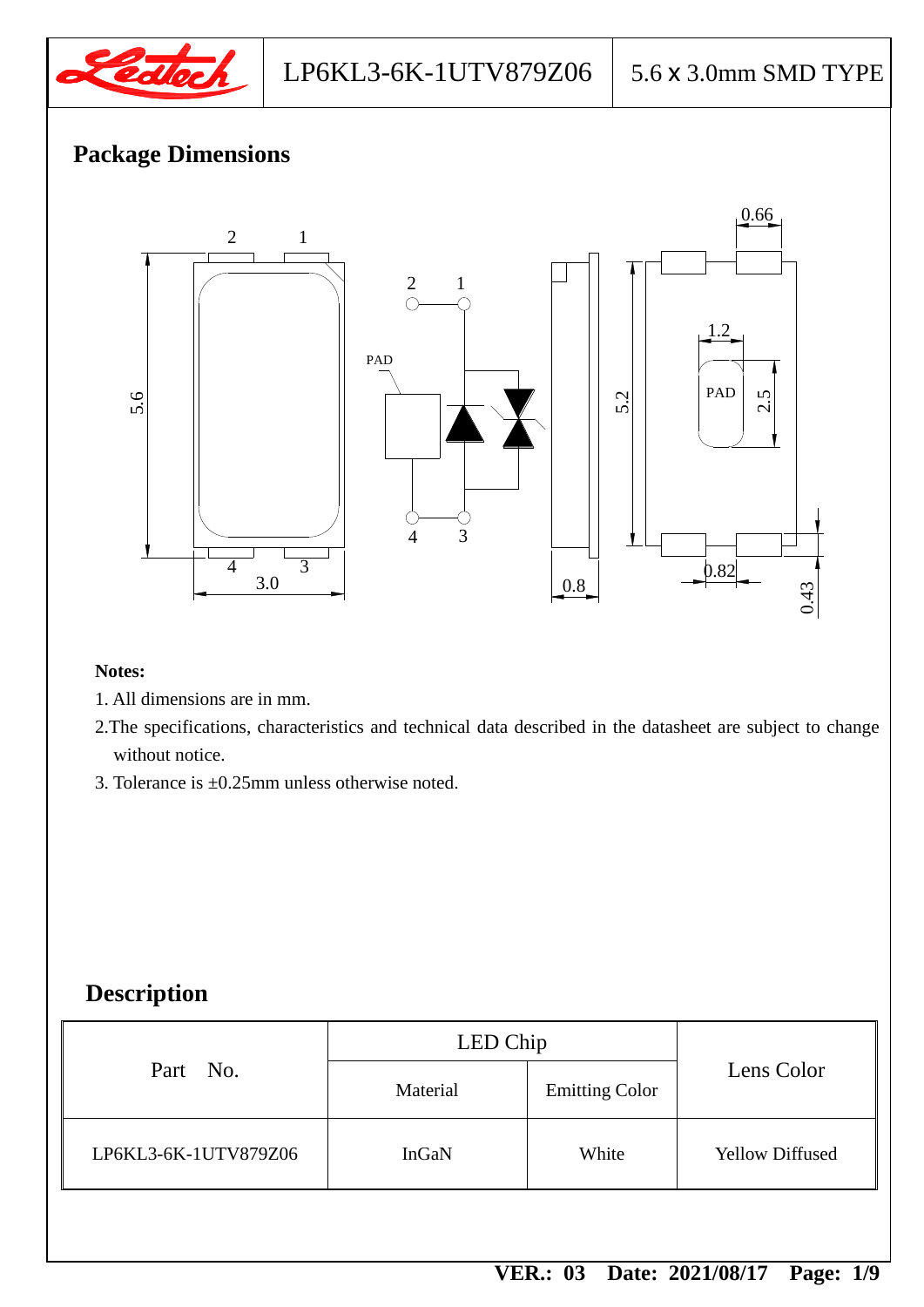

## **Absolute Maximum Ratings at Ta=25**℃

| Parameter                                       | Symbol         | Rating                                                                                      | Unit         |
|-------------------------------------------------|----------------|---------------------------------------------------------------------------------------------|--------------|
| <b>Power Dissipation</b>                        | P <sub>d</sub> | 480                                                                                         | mW           |
| <b>Reverse Voltage</b>                          | $V_r$          | 9                                                                                           | V            |
| D.C. Forward Current                            | If             | 150                                                                                         | mA           |
| Peak Current(1/10Duty Cycle,0.1ms Pulse Width.) | If $(Peak)$    | 300                                                                                         | mA           |
| <b>Operating Temperature Range</b>              | Topr.          | $-40$ to $+100$                                                                             | °C           |
| <b>Storage Temperature Range</b>                | Tstg.          | $-40$ to $+100$                                                                             | $^{\circ}$ C |
| <b>Soldering Temperature</b>                    | Tsld.          | Reflow Soldering: $260^{\circ}$ C for 10 sec.<br>Hand Soldering: $350^{\circ}$ C for 3 sec. |              |
| Electric Static Discharge Threshold (HBM)       | <b>ESD</b>     | 6000                                                                                        | V            |

## **Electrical and Optical Characteristics:**

| Parameter                        | Symbol         |                | Condition   | Min. | Typ. | Max. | Unit    |
|----------------------------------|----------------|----------------|-------------|------|------|------|---------|
|                                  |                | W <sub>1</sub> | If= $150mA$ | 55   |      | 60   | lm      |
| Luminous Flux                    | $\Phi$ v       | W <sub>2</sub> |             | 60   |      | 65   |         |
|                                  |                | X1             |             | 65   |      | 70   |         |
|                                  |                | 9              | If= $150mA$ | 2.9  |      | 3.0  | V       |
|                                  |                | $\overline{0}$ |             | 3.0  |      | 3.1  |         |
| <b>Forward Voltage</b>           | <b>VF</b>      | $\mathbf{1}$   |             | 3.1  |      | 3.2  |         |
|                                  |                | $\overline{2}$ |             | 3.2  |      | 3.3  |         |
|                                  |                | 3              |             | 3.3  |      | 3.4  |         |
|                                  | <b>CCT</b>     | B <sub>3</sub> | If= $150mA$ | 7600 |      | 7800 | K       |
| Correlated Colour<br>Temperature |                | B <sub>5</sub> |             | 7800 |      | 8000 |         |
|                                  |                | B7             |             | 8000 |      | 8200 |         |
| <b>Reverse Current</b>           | Ir             |                | $Vr=5V$     |      |      | 10   | $\mu$ A |
| <b>Viewing Angle</b>             | $2 \theta$ 1/2 |                | $If=150mA$  |      | 120  |      | deg     |

Notes: 1.Tolerance of Luminous Intensity is ±15%

2.Tolerance of Forward Voltage is ±0.1V

3.Tolerance of Correlated Colour Temperature is ±10%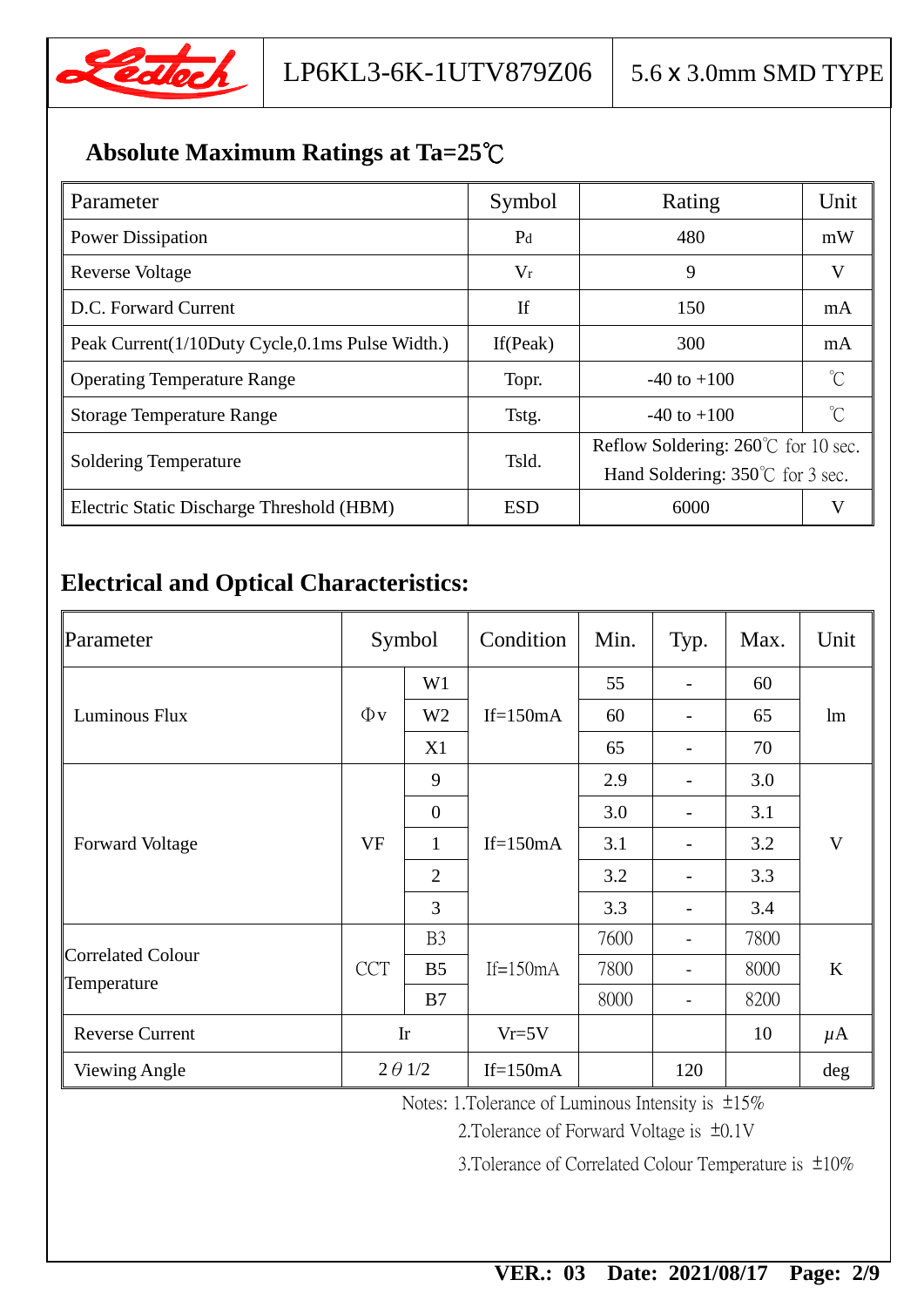





Ambient Temperature VS. Forward Current

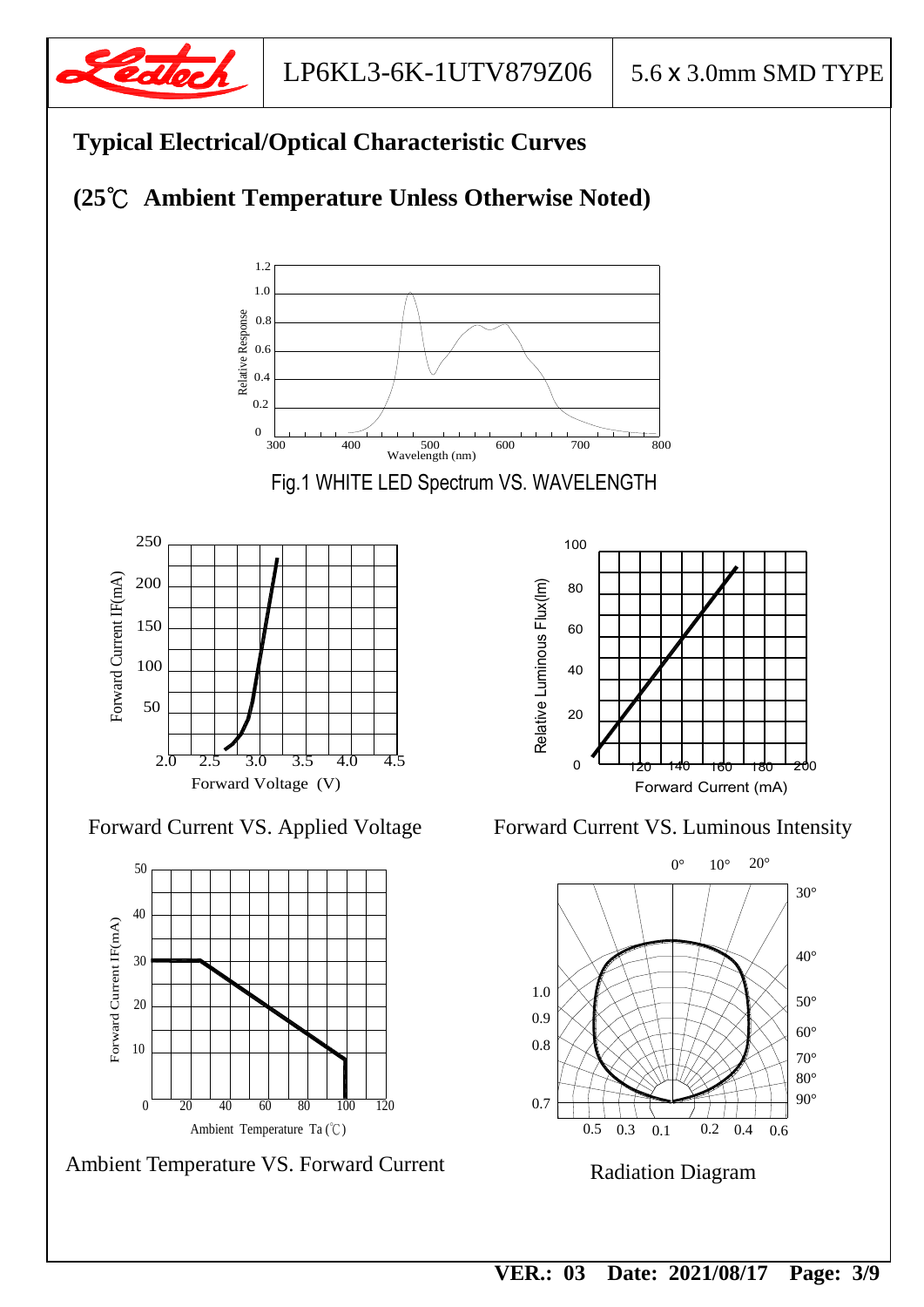

## **Chromaticity Coordinates Specifications for Bin Grading:**

COLOR RANKS (IF=150mA.Ta=25℃)

| <b>BIN</b>          | <b>RANK</b> |        |        |        |        |  |
|---------------------|-------------|--------|--------|--------|--------|--|
| B <sub>3</sub>      | X           | 0.2950 | 0.2974 | 0.3035 | 0.3012 |  |
|                     | Y           | 0.2955 | 0.3039 | 0.3005 | 0.2961 |  |
|                     | X           | 0.2974 | 0.2998 | 0.3060 | 0.3035 |  |
| B <sub>5</sub><br>Y |             | 0.3009 | 0.3083 | 0.3049 | 0.3005 |  |
|                     | X           | 0.2998 | 0.3022 | 0.3084 | 0.3060 |  |
| B7                  | Y           | 0.3083 | 0.3127 | 0.3093 | 0.3049 |  |

Notes:X.Y Tolereance each Bin limit is±0.01.

## **Chromaticity Coordinates & Bin grading diagram:**

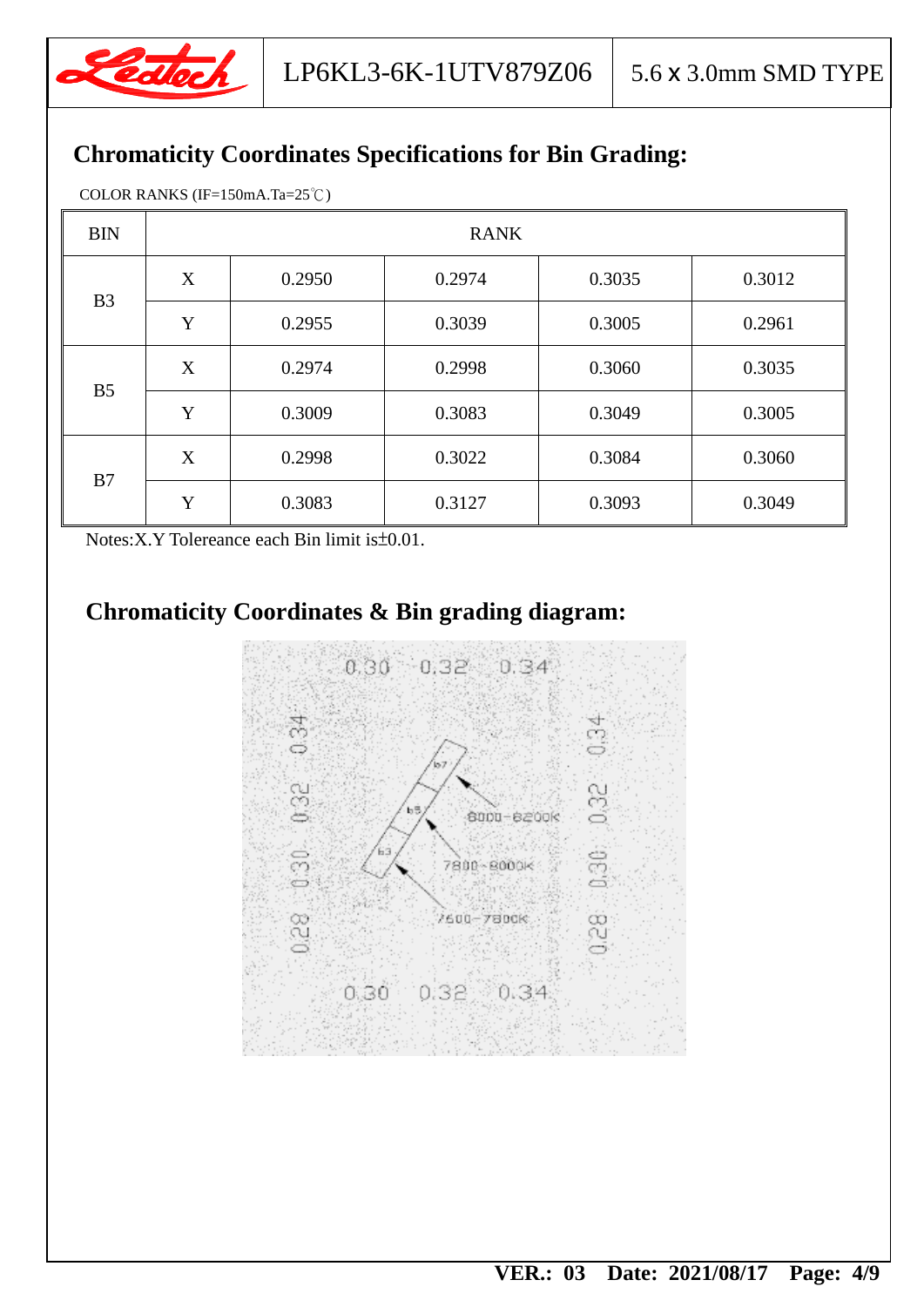

LP6KL3-6K-1UTV879Z06  $\mid$  5.6 x 3.0mm SMD TYPE

#### PRECAUTION IN USE

#### Storage

**Recommended storage environment**

**Temperature: 5**  ${}^{0}C \sim 30 {}^{0}C (41 {}^{0}F \sim 86 {}^{0}F)$ 

**Humidity: 60% RH Max.**

**Moisture measures: Please refer to Moisture-sensitive label on reels package bags.**

**If unused LEDs remain, they should be stored in moisture proof packages, such as sealed container with packages of moisture absorbent material (silica gel). It is also recommended to return the LEDs to the original moisture proof bag and to reseal the moisture proof bag again. Fold the opened bag firmly and keep in dry environment.**

#### **Soldering**

| <b>Soldering</b><br><b>Reflow</b> |                       |                           | <b>Soldering</b><br>Hand |                 |  |
|-----------------------------------|-----------------------|---------------------------|--------------------------|-----------------|--|
|                                   | <b>Lead Solder</b>    | <b>Lead – free Solder</b> |                          |                 |  |
| <b>Pre-heat</b>                   | $120 - 150^{\circ}$ C | $180 - 200^{\circ}C$      | <b>Temperature</b>       | 350°C Max.      |  |
| <b>Pre-heat time</b>              | 120sec. Max.          | 120sec. Max.              | <b>Soldering time</b>    | 3sec. Max.      |  |
| Peak temperature                  | 240°C Max.            | 260°C Max.                |                          | (one time only) |  |
| <b>Soldering time</b>             | 10sec. Max.           | 10sec. Max.               |                          |                 |  |
| <b>Condition</b>                  | refer to              | refer to                  |                          |                 |  |
|                                   | Temperature-          | Temperature-              |                          |                 |  |
|                                   | profile 1             | profile 2                 |                          |                 |  |

**\*After reflow soldering rapid cooling should be avoided.**

**[Temperature-profile (Surface of circuit board)] Use the conditions shown to the under figure.**

#### <**1 : Lead Solder**><**2 : Lead-free Solder**>



60sec. Max. Pre-heating 180~200°C  $1 \sim 5\degree \text{C/sec.}$  260 $\degree \text{C Max.}$ 10sec. Max.

120sec. Max.

 $\sim 5^{\circ}$ C/sec.

## **[ Recommended soldering pad design ]**

**Use the following conditions shown in the figure.**

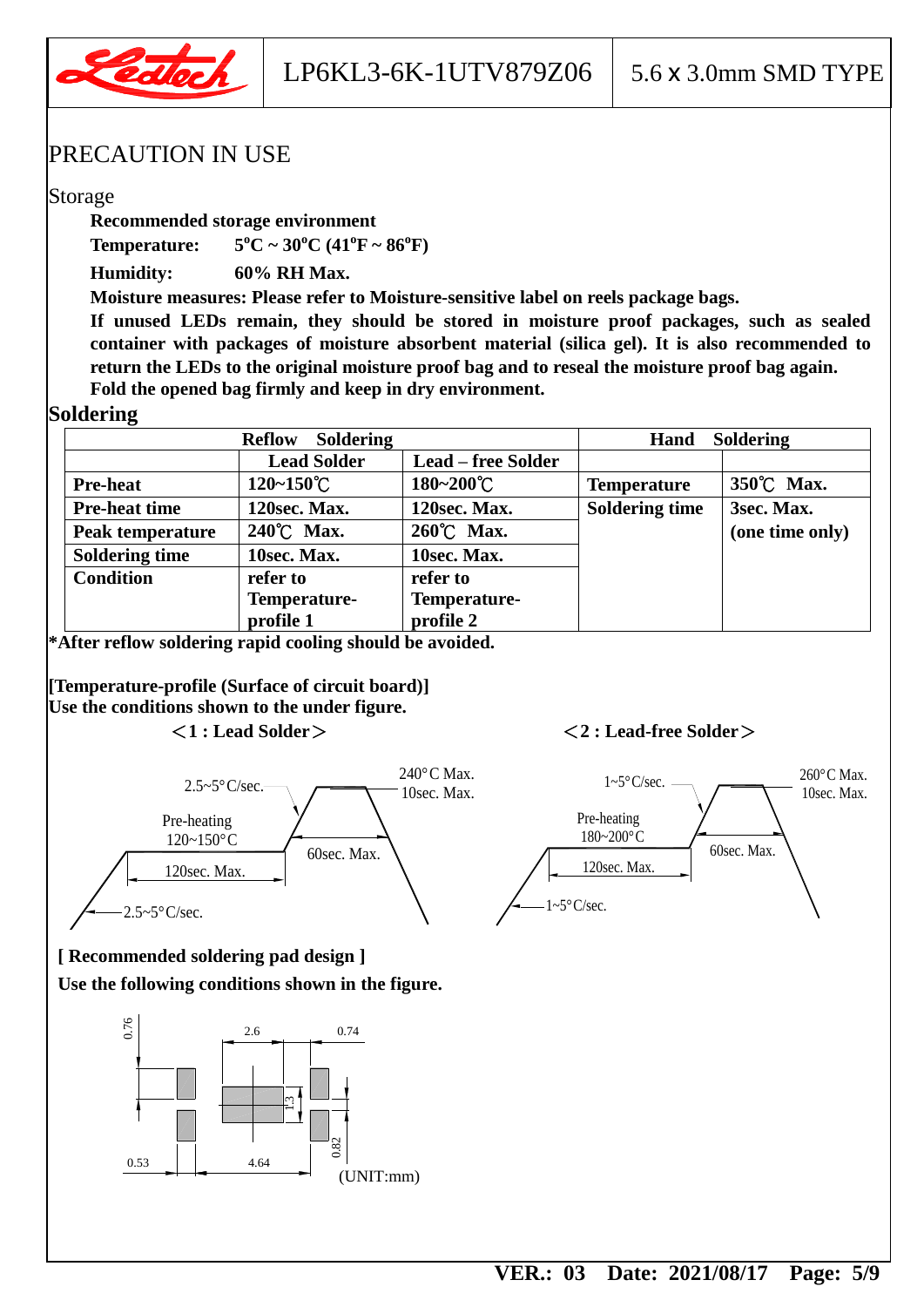

### **Sulfur-sensitive**

- **There is silver-plated metal part on the inner/outer side of the outer package. If exposed to the condition with corrosive gas, the silver plating surface may go bad, which will affect soldering strength and optical properties. Therefore, after opening it must be kept in a sealed container, etc.**
- **Materials contain sulfur component (gasket, adhesive, etc.) may have bad effects on the surface of the coating, so please do not use such materials in the product.**
- **In cardboard boxes and rubber, even in the atmosphere may contain minute amount of corrosive gases; In addition, the resin material may also contain halogen which has a bad effect on the surface of the coating.**
- **Even if the soldering installation and product assembly finished, by the effect of corrosive gas generated by relative materials of LED and external injected, the coating surface may go bad, so it is necessary to design the product taking into account the above factors.**
- **If requires, it is best to use a silicone washer, but be aware that low molecular silicone may cause the product poor contact.**
- **Keep the product in location where has less temperature change, because moisture condensation would be generated under a condition of strong temperature change.**

### **DISCLAIMER**

- **1. Our department reserves the right(s) on the adjustment of product material mix for the specification.**
- **2.The product meets our department published specification for a period of twelve (12) months from date of shipment.**
- **3.The graphs shown in this datasheet are representing typical data only and do not show guaranteed values.**
- **4.When using this product, please observe the absolute maximum ratings and the instructions for using outlined in these specification sheets. Our department assumes no responsibility for any damage resulting from the use of the product which does not comply with the absolute maximum ratings and the instructions included in these specification sheets.**
- **5.These specification sheets include materials protected under copyright of our department. Reproduction in any form is prohibited without obtaining our department's prior consent.**
- **6.This product is not intended to be used for military, aircraft, automotive, medical, life sustaining or life saving applications or any other application which can result in human injury or death. Please contact authorized our department sales agent for special application request.**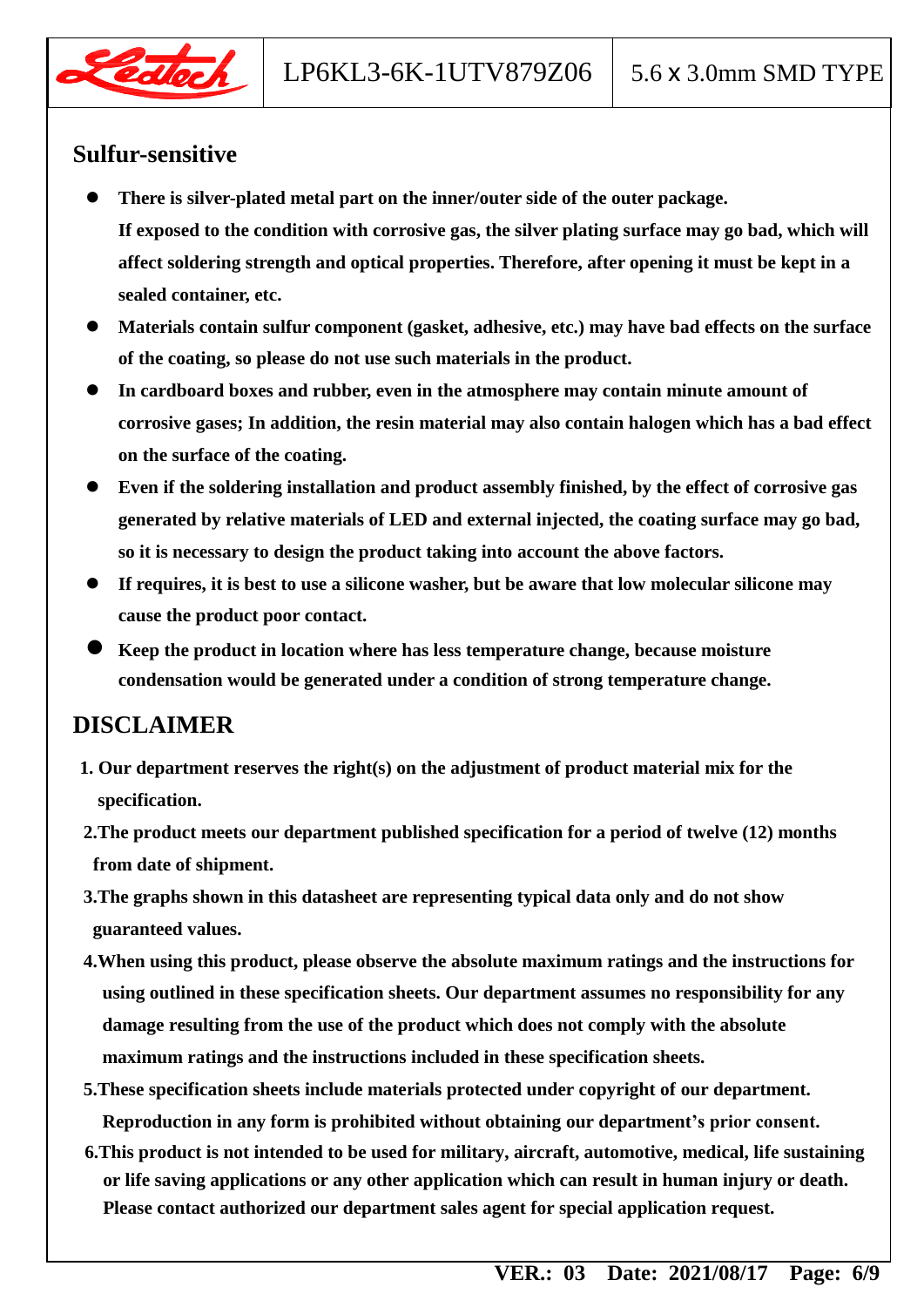

## **Handling of Silicone Resin LEDs**

#### **Handling Indications**

**During processing, mechanical stress on the surface should be minimized as much as possible. Sharp objects of all types should not be used to pierce the sealing compound**



#### **Figure 1**

**In general, LEDs should only be handled from the side. By the way, this also applies to LEDs without a silicone sealant, since the surface can also become scratched.**



#### **Figure 2**

**When populating boards in SMT production, there are basically no restrictions regarding the form of the pick and place nozzle, except that mechanical pressure on the surface of the resin must be prevented.**

**This is assured by choosing a pick and place nozzle which is larger than the LED's reflector area.**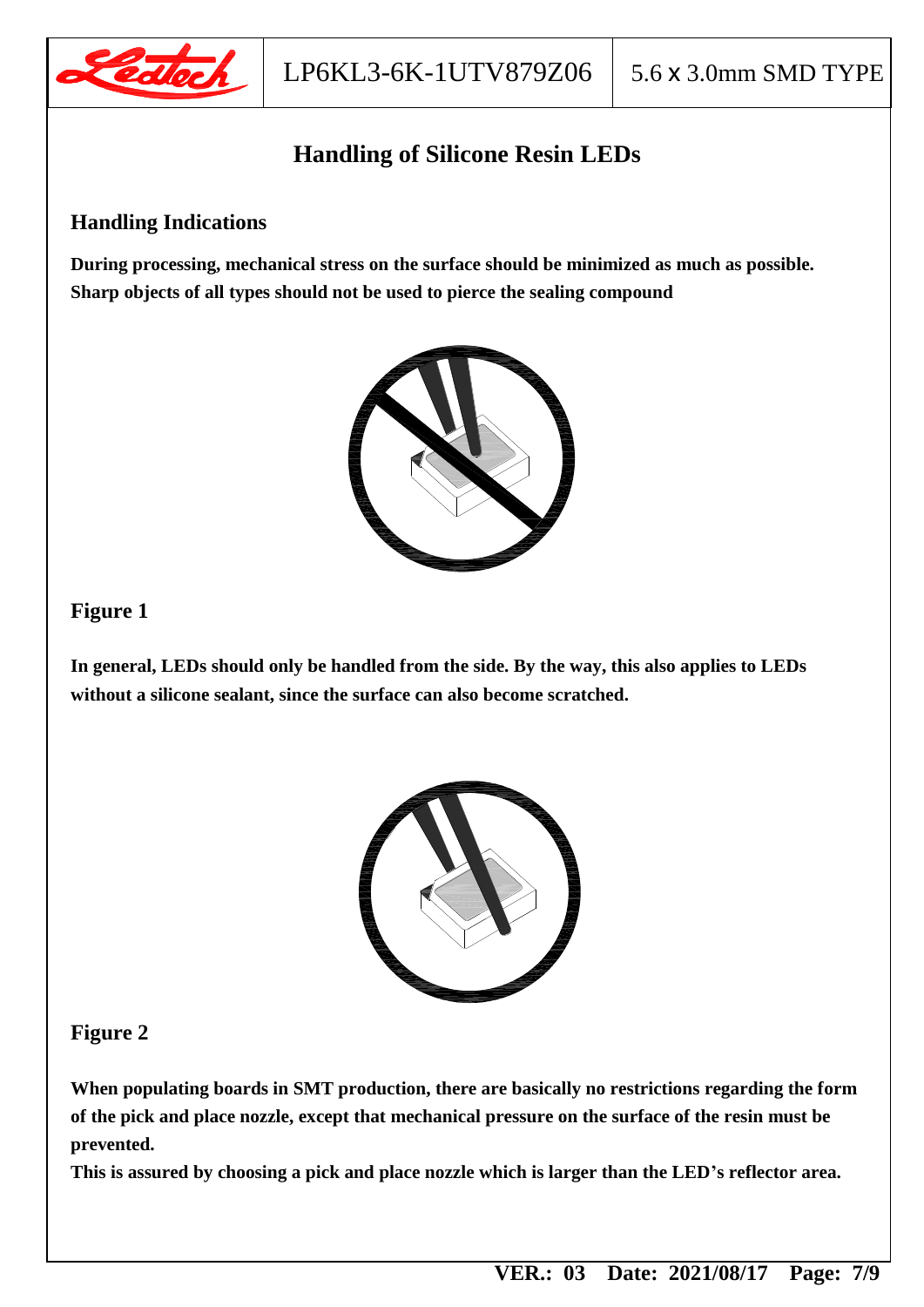





2.Specifications are subject to change without notice.